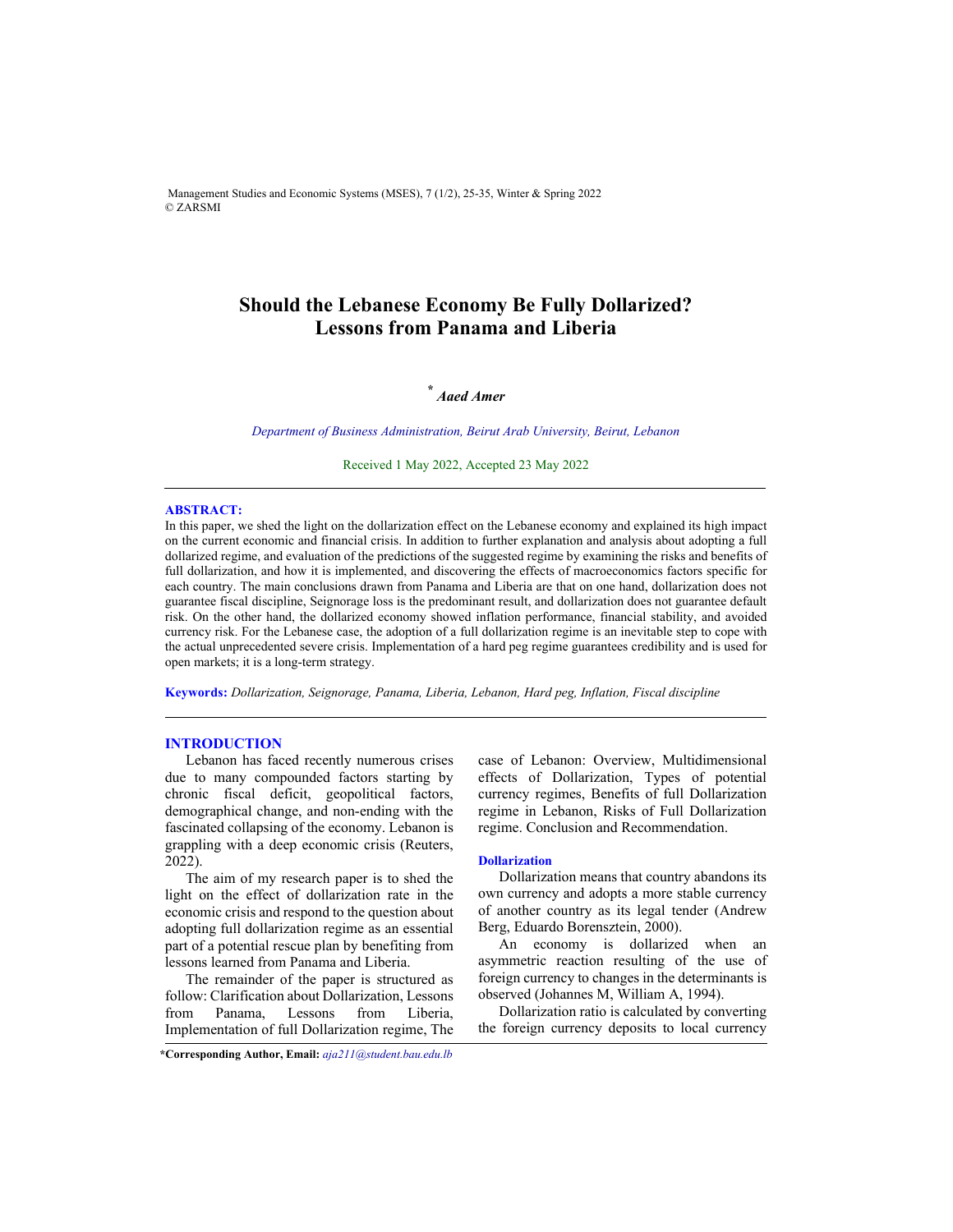using the exchange rate and deflated by either broad money or total deposits in local currency. To avoid exchange rate bias, a real dollarization index is computed by converting both foreign currency deposits and bank deposits to dollars and multiplying both (back to domestic currency) by a fixed base-year nominal exchange rate (Nkunde Mwase, Francis Kumah, 2015).

For a country to be classified as highly dollarized, the dollarization ratio should exceed 30 percent (Balino, Bennett, and Borenstein, 1999).

Several studies have found that money demand in foreign currencies in dollarized countries, like Lebanon, is highly correlated with sudden collapse and systemic crises (Calvo et al., 2008, Durdu et al., 2009, Gonçalves, 2007). This confirms that the dollarization ratio is an essential financial vulnerability indicator to be taken in consideration while assessing country's economic status.

## **Lessons from Panama**

Referring to the international business center at Michigan State University<sup>1</sup>, it is useful to assess and evaluate Panama's economy by looking to its geographical location, demographic, and economic determinants (Table 1).

Figure 1 reflects high GDP relative to population size, it gives a primary idea about economic growth despite global economic falling due to pandemic.

#### **Table 1: Author's elaboration- Key Facts about**

| GDP per capita, PPP (current international \$) | Population, total | <b>Ease of Doing Business Rank</b> |
|------------------------------------------------|-------------------|------------------------------------|
| 26,773                                         | 4.314.768         | 66.6 (85 out of 189)               |

Panama (2020), (GlobalEdge).



**Figure 1: Author's elaboration-GDP growth for the last 5 years (GlobalEdge)** 

<sup>1-</sup> GlobalEdge.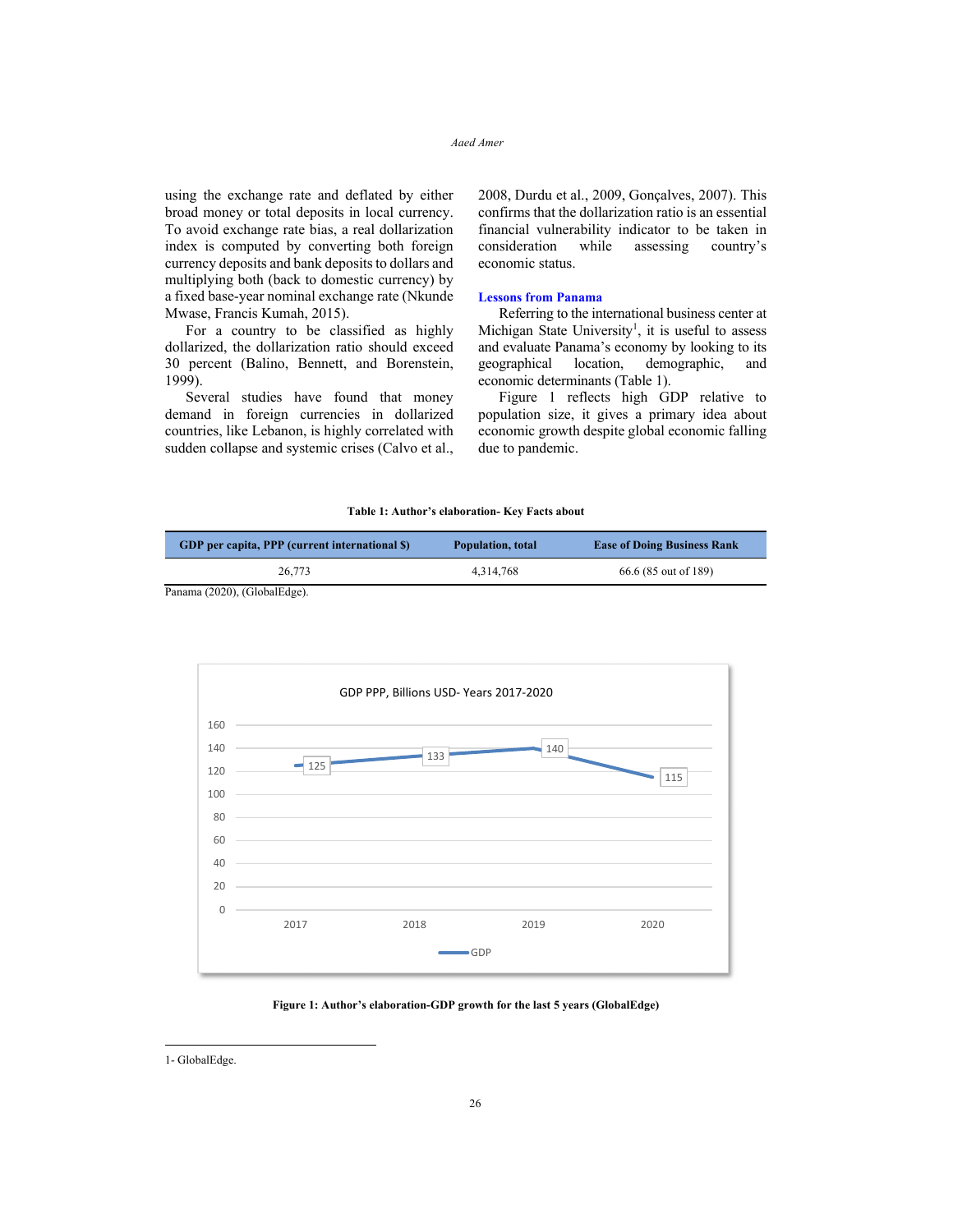Figure 2 is relatively close to Lebanese economy's composition, with one difference: Adverse distribution between agriculture and industry.

Figure 3 shows valuable number of imports relative to population size, similarly to Lebanese case.

After the holistic view of Panama's economy, it is time to interpret its experience with adopting the full dollarization regime into its economy:

First, Panama's experience confirms that an exchange peg generates stable inflation. The extreme pegs deliver better inflation performance.

Second, this positive return in inflation performance is done without compromising average GDP growth. However, Panama's experience does not show any gain in average growth.

Third, Panama has a high volatility in GDP growth. This could be attributed to the lack of flexibility in monetary and exchange policy.

 Fourth, the absence of monetary financing did not prevent Panama from having large and persistent fiscal deficits.

Fifth, full dollarization does not reduce spreads on foreign debt bonds, it reduces currency risk but not default risk.

Sixth, we can conclude that discipline was not an achievement of the Panamanian authorities despite the absence of seignorage<sup>2</sup> revenues (Ilan Goldfajn, Gino Olivares, 2001).

# **Lessons from Liberia**

Referring to the international business center at Michigan State University, the following facts and statistics are useful to evaluate and assess Liberia' economy (Table 2).



**Figure 2: GDP Composition (GlobalEdge)** 

<sup>2-</sup> Seignorage is the Value of money after deduction of its cost of production.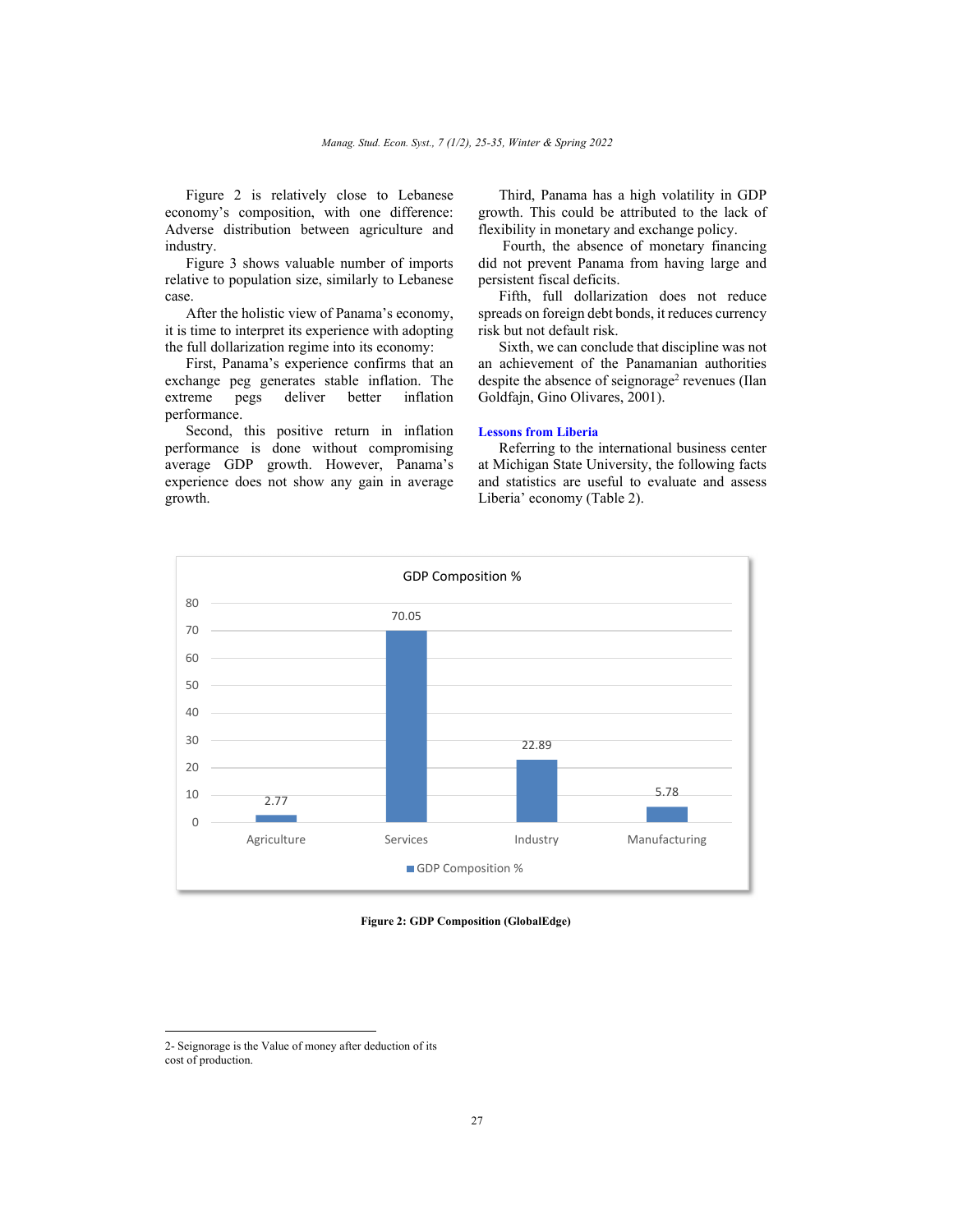*Aaed Amer*



**Figure 3: Author's elaboration- Imports of Panama (GlobalEdge)** 

| Table 2: Author's elaboration- Key facts about Liberia (GlobalEdge) |  |  |
|---------------------------------------------------------------------|--|--|
|---------------------------------------------------------------------|--|--|

| GDP per capita, PPP (current international \$) | Population, total | <b>Ease of Doing Business Rank</b> |
|------------------------------------------------|-------------------|------------------------------------|
| 1.468                                          | 5.057.677         | 43.2 (173 out of 189)              |



**Figure 4: Author's elaboration- GDP growth (GlobalEdge)**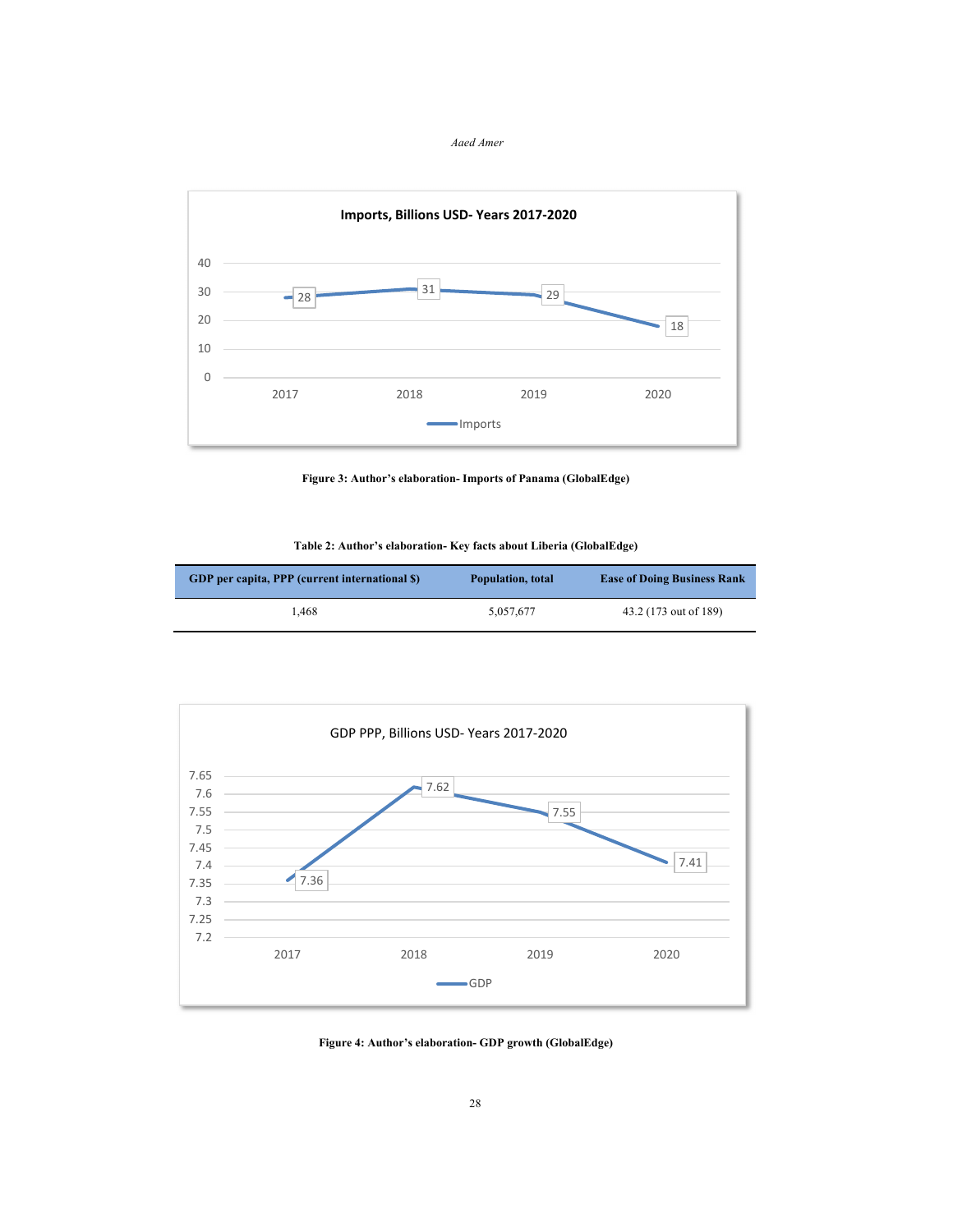Figure 4 shows relatively low GDP comparing to population size and to Panama's GDP.

Figure 5 clearly shows the diversification in GDP composition with great emphasis on

services and agricultures. This is different than both cases of Panama and Lebanon.

Figure 6 shows relatively small number of imports which might reflect low volatility to external determinants.



**Figure 5: GDP composition (GlobalEdge)** 



**Figure 6: Author's elaboration- Imports of Liberia (GlobalEdge)**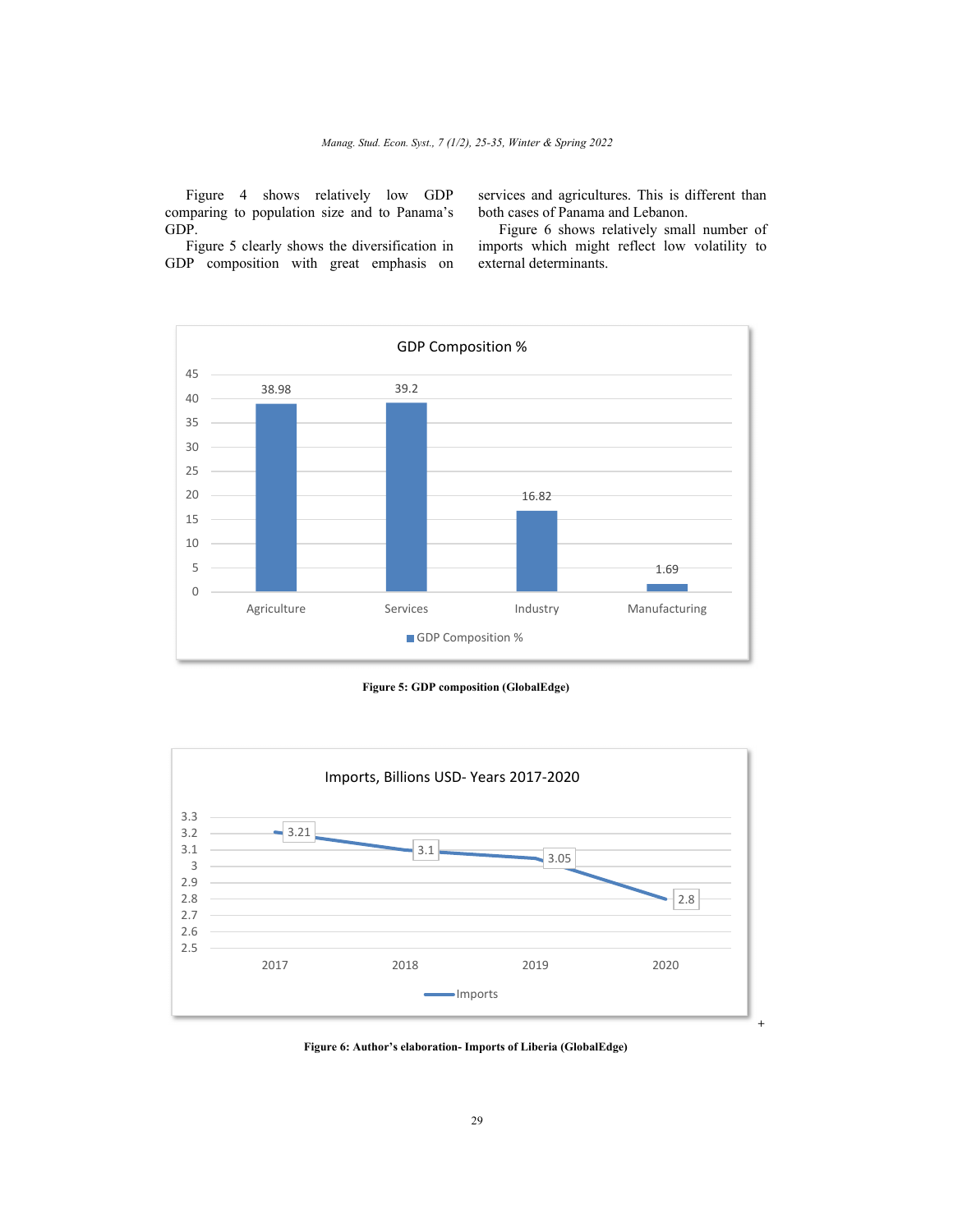The applied regime in Liberia differs from the one implemented in Panama. Liberia adopted the dual currency regime by circulating both US dollar and Liberian Dollar. It is a member of West Africa monetary union.

The following lessons are learned after examining Liberia's case study:

First, Loss of effective control over monetary policies. A study of 85 dollarized countries proves that dollarization has a significant negative impact on the effectiveness of monetary policy (Reinhart, Rogoff, and Savastano, 2003).

Second, low seignorage since only a small portion of monetary base is in local currency.

Third, low international reserves due to execution of transactions on foreign currency.

Forth, loss of effective exchange policy.

Fifth, loss of lender of last resort due to currency board implementation.

Sixth, balance sheets are vulnerable due to excessive dollars in liabilities side.

Seventh, large fluctuations are vulnerable in respond to external and internal shocks.

Eighth, Dollarization is hard to reverse even if underlying causes been removed.

Nineth, for the full dollarization to be implemented successfully, a macroeconomic management, policies and procedures must be implemented (Lodewyk Erasmus; Jules Leichter; Jeta Menkulasi, 2009).

Tenth, in my opinion, it is useful to keep the local currency, by creating innovative and symbolic name, in circulation as national heritage. This will have positive impact from psychological perspective.

## **How to Implement the Full Dollarization**

Legal Mandate: The full dollarization requires the legally mandated use of another country's currency.

It is a complete monetary union between one country (usually a small country in terms of population and GDP) and an economically strong foreign partner country whereby the smaller country imports foreign currency from the partner country as full legal tender and makes it legalized. Under full dollarization, there is no existence of

domestic currency other than the imported one, therefore there is no currency crises. Moreover, the domestic interest rate structure tends to be like the one prevailing in the wider monetary area. By virtue of their small size, most often, officially dollarized economies are highly open. Most have convertibility for current account transactions, few or no restrictions on capital account transactions, and transactions for external payments are relatively free (Layal Ishrakieh, 2022).

#### **The Case of Lebanon Overview**

Despite the relatively small population size in Lebanon which is  $6,825,442^3$ ; the actual economic crisis is classified by the World bank4 as the third worst crisis in the world.

According to the World Bank Lebanon Economic Monitor (LEM, 2021), Lebanon's deliberate collapse is orchestrated by the country's leaders that has long captured the state and lived off its economic rents. This is what recently called the "great denial". In my opinion, it is better to name it the "flawed denial".

This comes to threaten the country's longterm stability and social peace; the terrible scene shows collapsing in public services and utilities. This is due to cumulative bad governance practices which has grown in a culture of corruption and belong to few decades.

In fact, Lebanon's GDP has fallen from close to US\$ 52 billion in 2019 to US\$ 21.8 billion in 2021, marking a 58.1 percent contraction; the highest contraction in a list of 193 countries. With real GDP per capita fell by 37.1 percent and reached 4649.55 \$ in 2020 (world bank, 2022).

The hysteresis<sup>5</sup> effect by addicting to dollars will be the dominant scene in Lebanon. The argument is the scene of stampede in front of Lebanese banks to benefit from BDL circular 161 issued to permit customers, especially the public sector employees, to withdraw their salaries in cash in US dollars instead of Lebanese Lira on "Sayrafa"<sup>6</sup> exchange rate; the result of such a withdrawal is gaining roughly 10 US dollars by converting obtained dollars to Lebanese Lira in the parallel market.

<sup>3-</sup> World bank, 2020, datacatalog.worldbank.org

<sup>4-</sup> World bank, Oct 17, 2021. www.worldbank.org

<sup>5-</sup> An event in an economy that continues to exist even after the factors, causing it, have been removed.

<sup>6</sup> The rate adopted by BDL on daily basis.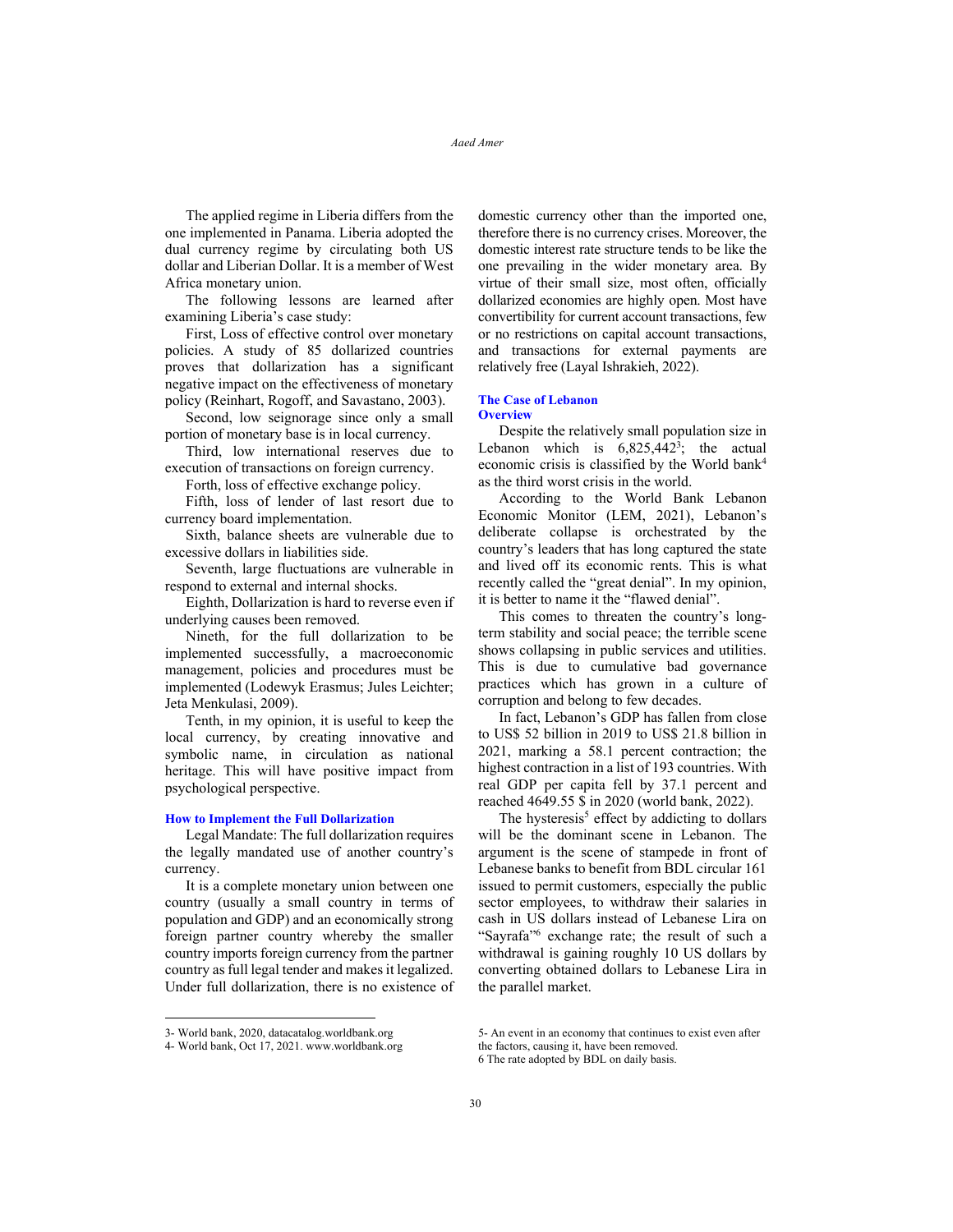

Herein some statistics about Lebanese economic situation.

**Figure 7: Author's elaboration- Lebanon's CPI7 inflation and real GDP growth (%)8**

Figure 7 shows clearly how GDP growth is directly related to inflation.

In Lebanon, the total deposits registered a contraction of 12% in 2020, with the deposit dollarization ratio reaching a new high of 80.4% at end December 2020, as compared to 76% at end December 2019 (BDL, 2020).

Lebanon's economy heavily relies on imports of grain, meat, medicaments, and oil, representing 25.91% of GDP in 2020 (World bank). Therefore, it needs to use a currency that is traded worldwide and is easy to spend across borders.

During high volatility period, central bank should operate as lender of last resort, especially during sudden stop in cash inflows and during bank runs, by releasing international reserves in an effective manner (Calvo, 2006). This was not the Lebanese case since the central bank wasted about 25 trillion US dollars for subsidiaries, since central bank's reserves decreased from 40\$ billion in 2016 to 15\$ billion in 2020 (Reuters, 2021), and printed Lira cash notes till reaching money supply of about 40 trillion Lira (Tradingeconomics).

<sup>7-</sup> Consumer Price Index.

<sup>8-</sup> IMF WEO in Joseph Bitar, The unique dollarization case of Lebanon, 2021.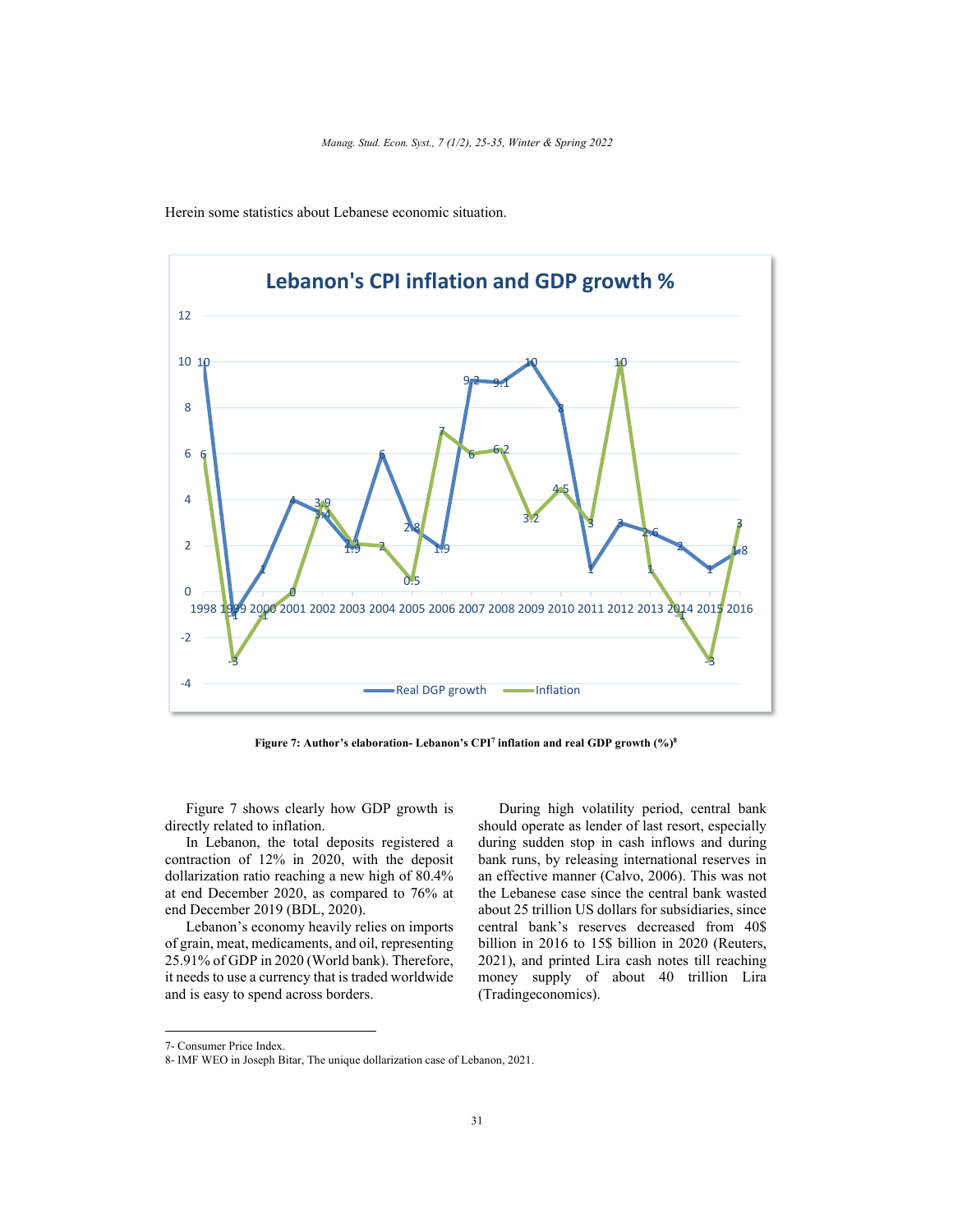Magud (2010) showed in his model that the lower the share of tradable in a country's GDP, the more likely it is that a fixed exchange rate regime is the optimal choice. It is the opposite case in Lebanon.

The Guru of monetarist school and flexible currency regime strictly rejected the flexible exchange rate regime for weak emerging dollarized economies. Unified currency regime is preferable instead (Milton Friedman). In Lebanon, it is not recommended to adopt flexible exchange rate regime.

#### **Multidimensional Effects of Dollarization**

Figure 8 shows the interdependence and direct effects of dollarization on the essential determinants of economy.

*Money Demand* According to the IMF country report for Lebanon in 2017, for each one percent increase in demand of dollar, there will be equivalent to a 3.7 percent drop of BDL foreign reserves. Money demand in foreign currencies in dollarized countries is highly correlated with sudden stop, bank runs and systemic crisis.

Accordingly, the IMF today regards adequacy of FX reserves as one of the most insightful early warning indicators for a country's vulnerability. In assessing the adequacy of foreign reserves, the following ratios are examined:

• FX to Gross Domestic Product Ratio: General assessment usually used as a scaling factor for countries comparative analysis.

• FX to Broad Money Ratio: Used for large banking sector and very open capital accounts.

• FX/M2: Useful to capture capital flights risks since many recent capital account crises have been accompanied by outflows of residents' deposits (20 percent is the upper end of prudent range of FX holdings).

In Lebanon, the FX is roughly 28\$ billion (Cash+Gold) as declared by BDL's governor during repetitive TV appearances, and the money supply M2 is roughly 73618 billion Lira in 2022 (Tradingeconomics).

• FX to Import Ratio: Import Cover ratio is used usually for less open capital accounts. In case a shock occurs, a duration of 3 months of import activities are subject to be tested against coverage by FX reserves.

• FX to Short-term External Debt Ratio: Known as Guidotti-Greenspan Rule where FX level should cover hundred percent of short-term external debt.



**Figure 8: Dollarization's multidimensional effects (Layal Ishrakieh, 2022)**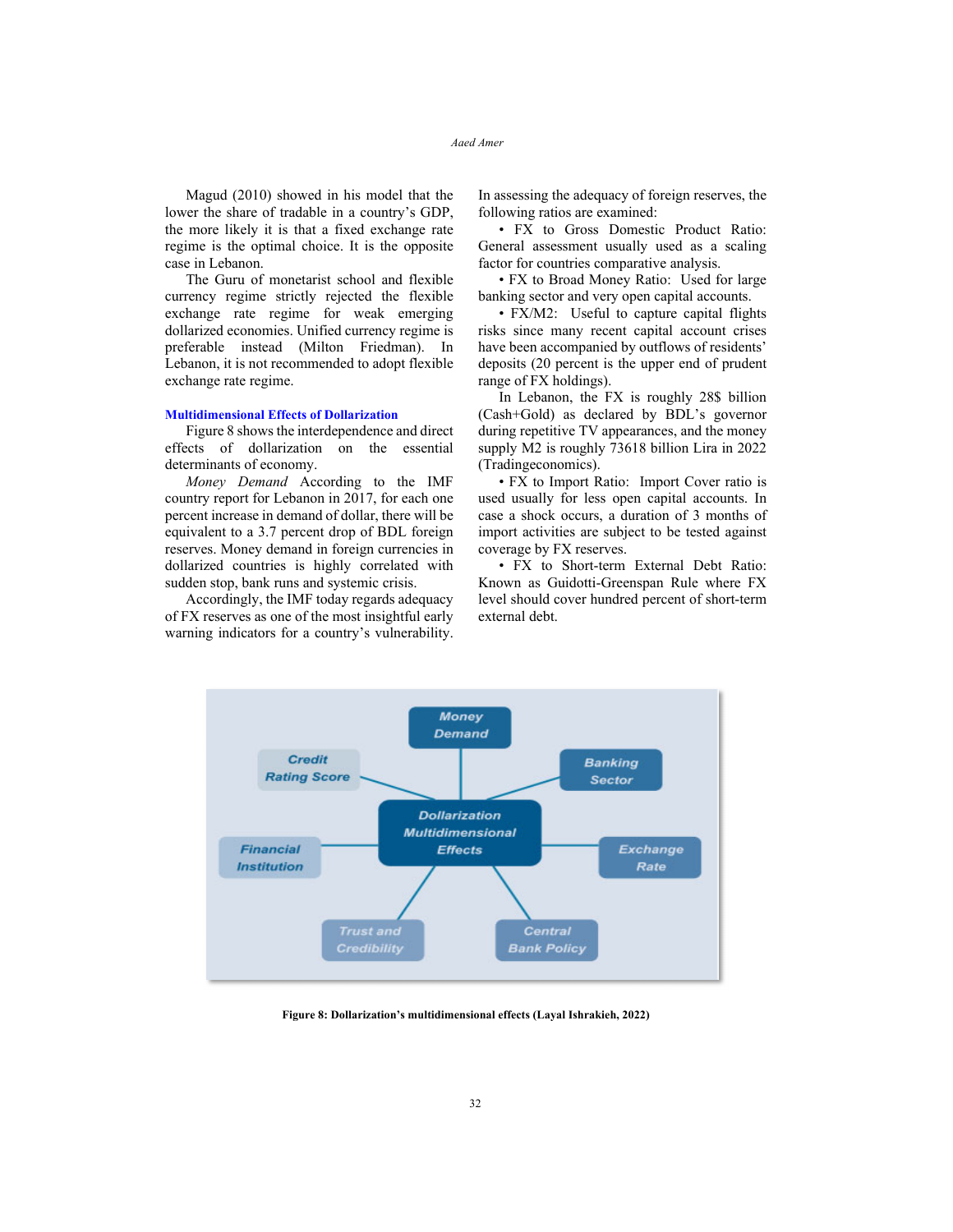

*Manag. Stud. Econ. Syst., 7 (1/2), 25-35, Winter & Spring 2022* 

Figure 9: Author's elaboration- Currency regimes (Layal Ishrakieh, 2022)<sup>9</sup>.

## **Types of Currency Regimes**

● Hard Peg: Full Dollarization or Currency Board.

Soft Peg: Crawling peg, Stabilized Arrangements, …

● Floating: Free or Managed Float.

Figure 9 shows that to rebuild trust and recover credibility, it is mandatory to adopt the hard peg by choosing between implementing full dollarization or currency board regime.

Since in Lebanon, trust is almost lost and credibility becomes out of reach, and moreover there is no trust in the country's governance, I recommend going through full dollarization.

## **Benefits of Implementing Full Dollarization in Lebanon**

*Elimination of the risk* of sharp and sudden country's exchange rate devaluation (Andrew B, Eduardo B, 2000).

*No lender of last resort:* Banks would seek for alternative contingent credits, particularly for foreign funds. This gives a competitive edge to international banks over domestic banks,

inducing a more international banking system (Ilan Goldfajin, Gino Olivares, 2000).

*Credibility and fiscal Discipline:* Exchange rate regime provides the maximum credibility. This is supposed to improve fiscal discipline and facilitate the ability to collect taxes due to inflation rate's mitigation (Layal Ishrakieh, 2022),

*Fighting corruption:* Government cannot borrow to finance the budget deficit, wasting money will be controllable.

*Economic adjustment:* The economy deals with external shocks by relying on the internal financial system, rather than by adjusting exchange rates.

*Interest Rate:* Adopting the US dollar instead of Local Lira will reduce the interest rate since it is directly related to the legal tender.

*Credit rating:* Fiscal discipline, credibility, open markets, and controlling inflation rate and interest rate will guarantee higher grades by the credit rating agencies, and this will help for rebuilding favorable climate for business.

 *Growth:* The result of the above-mentioned facts will be the attraction of foreign direct

<sup>9-</sup> Layal Ishrakieh 2022. The Dollarization Curse.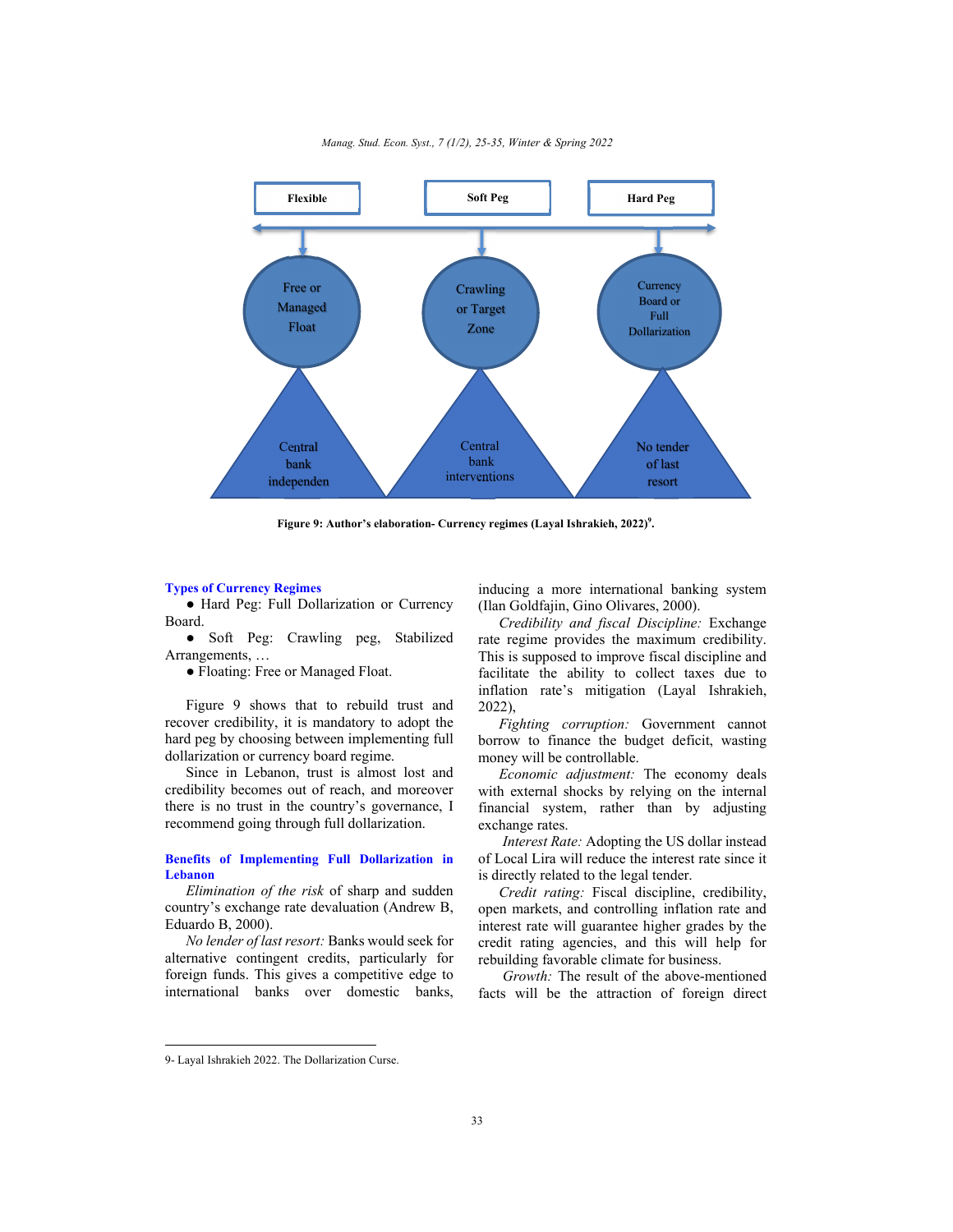investment and other investment inflows, which will generate employment and economic growth.

 *Expectation:* Countries with hard peg regimes usually maintain their exchange rate policies unchanged for long periods, unless their economies undergo large structural and sometimes radical changes that could help for a safe exit from the full dollarization regime. The generally long duration of hard peg regimes provides a higher degree of certainty in pricing of international transactions. However, official dollarization holds an advantage of greater permanence over a currency board (Layal Ishrakieh, 2022).

#### **Risks of Adopting Full Dollarization**

For those who choose to adopt the US dollar as legal tender, two risks must be taken into consideration:

The ultimate control of country's future over to the stability of America, a country characterized for bending political powers to its will through sanctions.

The shortage in USD cash notes circulation worldwide especially after COVID-19 pandemic (Tatiana Koffman, 2020).

Another encountering risks:

Exit option: It is very critical to choose the adequate exit time from adopted regime since in most cases it is non-reversed. A country adopting full dollarization gives up control of monetary and exchange rate policy (Andrew B, Eduardo B, 2000).

Loss of seignorage value of the local currency since it will be totally replaced by another external currency.

We think that a prerequisite condition must exist, real intention by government to start a recovery plan with serious reform implications.

## **CONCLUSION**

There is no common and effective regime for all countries. There are many macroeconomic and internal factors which affect the decision of choosing the best fit. Geographical location, Demography, GDP, financial system, corruption level, openness, and many other factors are key in the decision process to choose the adequate regime to implement. Lebanon is a small country regarding its population and GDP, and it is relatively opened to global economy due to its liberal market. In addition, Lebanese economic

model is a volatile economy characterized by the absence of adequate policies and laws or simply by non-applying of existing ones and governed by corruption and clientelism, therefore, regaining credibility is a must.

For these reasons and after examining the cases of Panama and Liberia, it is mandatory and inevitable to adopt hard peg regime in Lebanon by implementing full dollarization approach.

## **RECOMMENDATION**

We think it will be useful for future research to focus on the adequate time to exit from full dollarization regime since it is very critical to precise when to exit; especially, if in the future macroeconomic conditions would be changed, and in that time, we might implement gradual market-driven approach and recover our national heritage the Lebanese Lira by creating "The Cedar Dollar" as substitute.

And it would be useful to start thinking about the feasibility of implementing one currency worldwide even a digital one.

## **REFERENCES**

- Balino, B. and Borenstein (1999). In Lodewyk Erasmus; Jules Leichter; Jeta Menkulasi, March 2009. *Dollarization in Liberia-Lessons from Cross-Country Experience.* Available: https://papers.ssrn.com/sol3/papers.cfm?abstract\_id  $=1361379$
- Berg, A. and Eduardo, B. (2000). *Full Dollarization: The Pros and Cons*. Available: www.imf.org
- Calvo et al. (2008). Durdu et al. (2009). Gonçalves (2007). In Layal Mansour Ishrakieh, Leila Dagher, Sadika El Hariri (Jan 2020). *Not the Usual Suspects: Critical Indicators in a Dollarized Country's Financial Stress Index.* Available: https://www.sciencedirect.com/science/article/pii/S 1544612318307451
- Calvo (2006). In Joseph Bitar (2021). *The Unique Dollarization Case of Lebanon, Economic System*, 45 (2). Available: https://www.sciencedirect.com/science/article/pii/S 0939362520300728
- Erasmus, L., Leichter, J. and Menkulasi, J. (2009). *Dollarization in Liberia-Lessons from Cross-Country Experience.* Available: https://papers.ssrn.com/sol3/papers.cfm?abstract\_id  $=1361379$
- Friedman, M. In Layal Ishrakieh (2022). The Dollarization Curse. https://www.researchgate.net/publication/35863805 5\_The\_Dollarization\_Curse